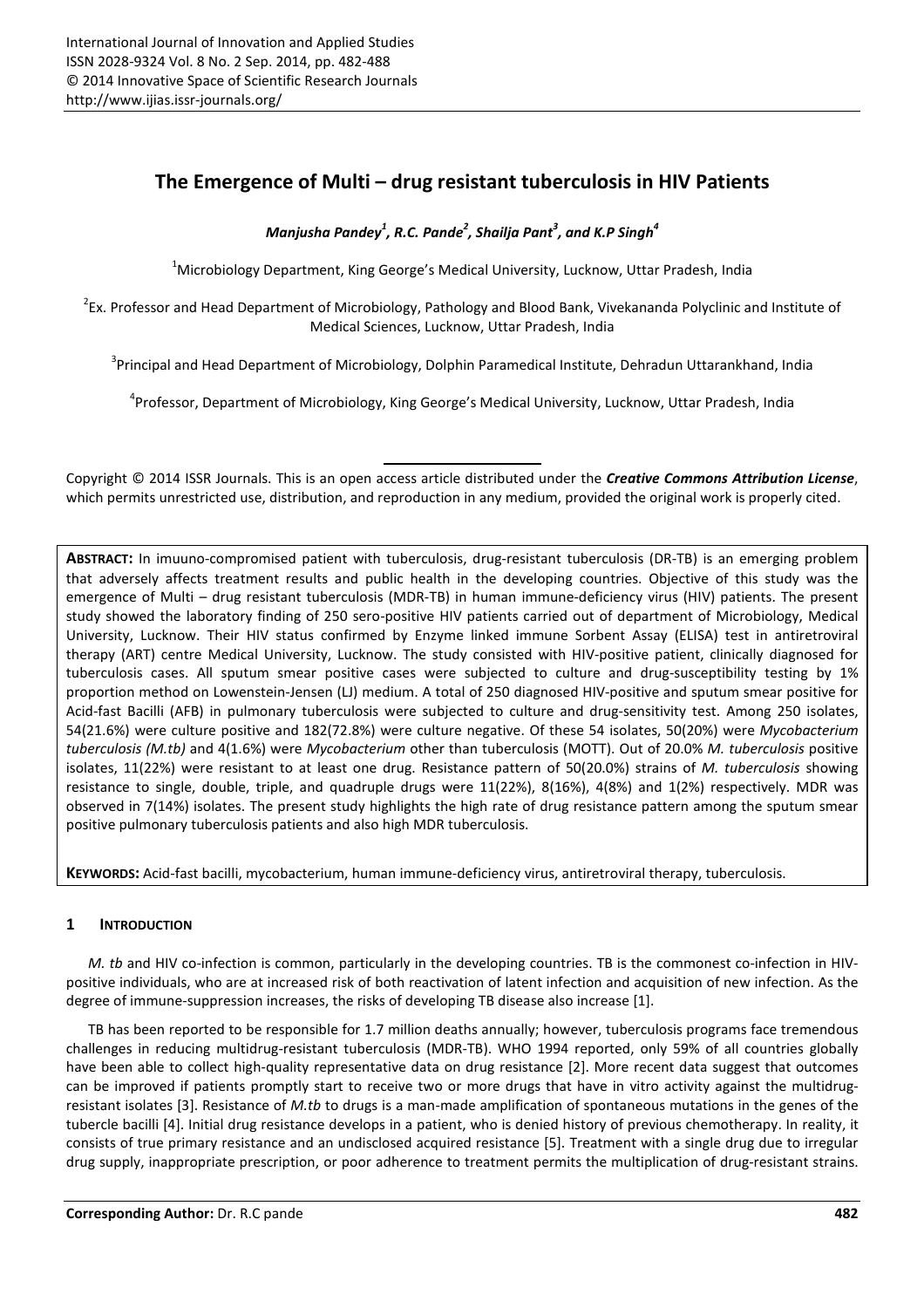Since drug resistance develops because of inadequate use of drugs, anti-tuberculosis drug resistance surveillance is, together with the monitoring of treatment outcome, an essential tool for evaluating the quality of tuberculosis control programmes, lack of laboratory resources and rapid accurate point-of care tests [6],[7]. Present study analyzed the MDR pattern in HIV sero-positive pulmonary tuberculosis patients in three years study.

# **2 MATERIAL AND METHOD**

## **2.1 STUDY DESIGN AND SETTING**

A cross-sectional study was conducted between January 2011 to January 2014 at the Department of Microbiology, Medical University, Lucknow district of Uttar Pradesh.

## **2.2 STUDY POPULATION**

The study consisted of 250 HIV-positive for AFB pulmonary tuberculosis patients of both sex and between the age group of < 10 to > 50 years at the time of interview and were about to be registered for treatment. Patients were excluded if they having any cardiac and metabolic problems and not willing to participate in the study**.**

## **2.3 DATA COLLECTION**

## **2.3.1 PERSONAL INTERVIEW AND CLINICAL EXAMINATION**

Interviews using structured questionnaires were used to collect the data on patient history. Subsequently, patients were thoroughly examined by medical doctors at hospital.

## **2.3.2 ASSESSMENT OF CLINICAL OUTCOMES**

Clinical outcomes were assessed with the following symptoms and clinically assessed including fever, cough expectoration, chest pain, breathlessness, wheezing, haemoptysis, dyspnoea, night sweat, loss or improve of appetite and weight loss or gain.

# **2.4 SPECIMEN COLLECTION**

The diagnosis of TB was done in accordance with the RNTCP [8]. At the time of enrolment, three sputum specimens on two consecutive days from each patient were collected in properly labeled screw capped, sterile disposable plastic bottles after oral gargling with normal water. Thus, there were three samples: SPOT - EARLY MORNING – SPOT [8]. Specimens contained mucoid or mucopurulent material with minimum amounts of oral or nasal material into the McCartney bottles and volume was of approximately 5ml.

# **2.5 ASSESSMENT OF BACTERIOLOGICAL OUTCOMES**

Bacteriological outcomes were assessed by RNTCP guidelines, 2006 [8], included AFB smear examination and grading, AFB culture and drug susceptibility test. All specimens were carried to the accredited Intermediate Reference Laboratory (IRL) at the Department of Microbiology, Medical University, Lucknow where further processing was done.

# **2.6 AFB SMEARS EXAMINATION AND GRADING**

AFB smear examination was carried out by direct microscopy using the Ziehl-Neelsen (ZN) method. Sputum smear result was examined and interpreted according to the AFB grading [9].

# **2.7 AFB CULTURE AND DRUG-SUSCEPTIBILITY TEST**

Culture examinations were done on all diagnostic specimens, regardless of AFB smear positivity. Sputum specimens from each patient were processed with sodium hydroxide (NaOH) method- Modified Petroff's procedure and cultured on LJ slopes [10]. All inoculated LJ drug and control media were incubated at 37ºC. All cultures were examined 48-72 hours after inoculation to detect gross contaminants. Thereafter, cultures were examined weekly, up to eight weeks on a specified day of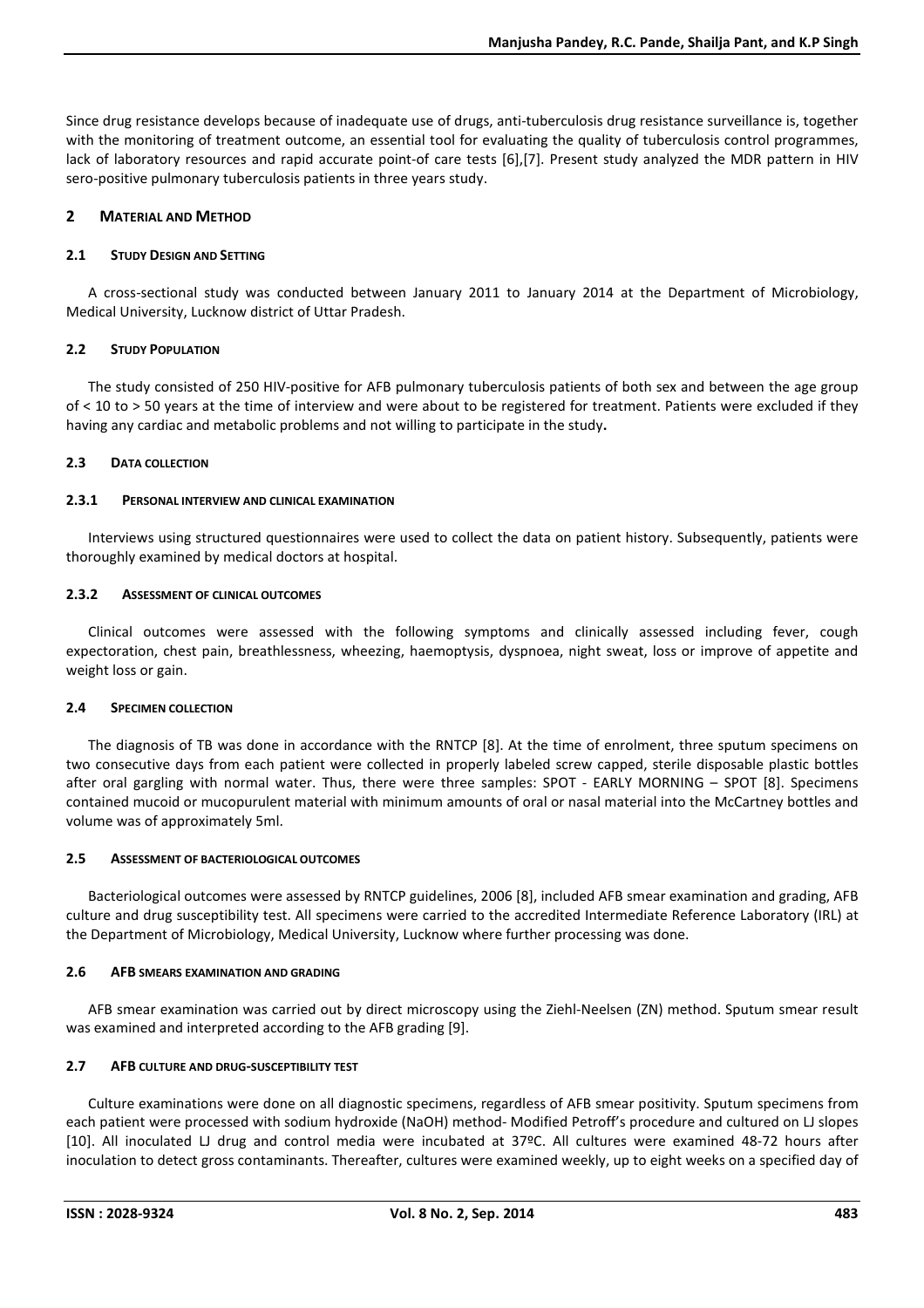the week. Typical colonies of *M .tb* were rough, crumbly, waxy, non-pigmented (buff-coloured) and slow growers, i.e., only appeared two to three weeks after inoculation. The colony was confirmed by ZN staining. Detection time for MOTT was 25 days. *M. tb* positive strains were culture negative when they grew on p-nitro benzoate (PNB) containing medium. Only a few colonies of MOTT (MOTT – often pigmented, with smooth morphology or PNB positive) were grown as visible colonies on PNB containing medium [9]. Drug resistance was expressed in proportion method, where a strain was considered to be drug resistant if the number of colonies that grew on a drug containing medium was 1% or more of the colonies that grew on a control drug free medium. The control (drug free) medium showed good growth at least 50 to 100 colonies.

## **2.8 LABORATORY DEFINITION**

MDR was defined as resistance to both isoniazid (INH) and rifampicin (RMP) with or without resistance to other drugs as per RNTCP, 2010 [10].

#### **2.9 STATISTICAL ANALYSIS**

The data collected was entered into Microsoft Excel and checked for any inconsistency. The descriptive statistics such as percentage calculated. The descriptive statistics such as percentage and mean(±SD) were calculated.

## **3 RESULT**

A total of 250 HIV positive diagnosed patients with pulmonary tuberculosis were recruited, in which 60.8% were males and 39.2% were females. (Table -1) The most frequent age group in the present study was 31- 40 years consisting of 39.2% patients, followed by 29.6% patients in the age group of 41-50 years. (Table -1) Sputum positivity grade 1+ was most prevalent (10.4%). (Table - 2)

| Variable                    | $n = 250$ | Percent (%) |
|-----------------------------|-----------|-------------|
| Age                         |           |             |
| < 10                        | 10        | 4.0         |
| 11-20                       | 18        | 7.2         |
| 21-30                       | 38        | 15.2        |
| 31-40                       | 98        | 39.2        |
| 41-50                       | 74        | 29.6        |
| >50                         | 12        | 4           |
| Gender                      |           |             |
| Male                        | 152       | 60.8        |
| Female                      | 98        | 39.2        |
| <b>Religion</b>             |           |             |
| Hindu                       | 116       | 46.4        |
| Muslim                      | 134       | 53.6        |
| <b>Family history of TB</b> |           |             |
| Yes                         | 52        | 20.8        |
| No                          | 198       | 79.2        |
| <b>Smoking</b>              |           |             |
| Yes                         | 141       | 56.4        |
| No                          | 109       | 43.6        |

#### *Table 1: Characteristics presentation of the HIV-patient*

*Data were expressed as \*mean ± standard deviation*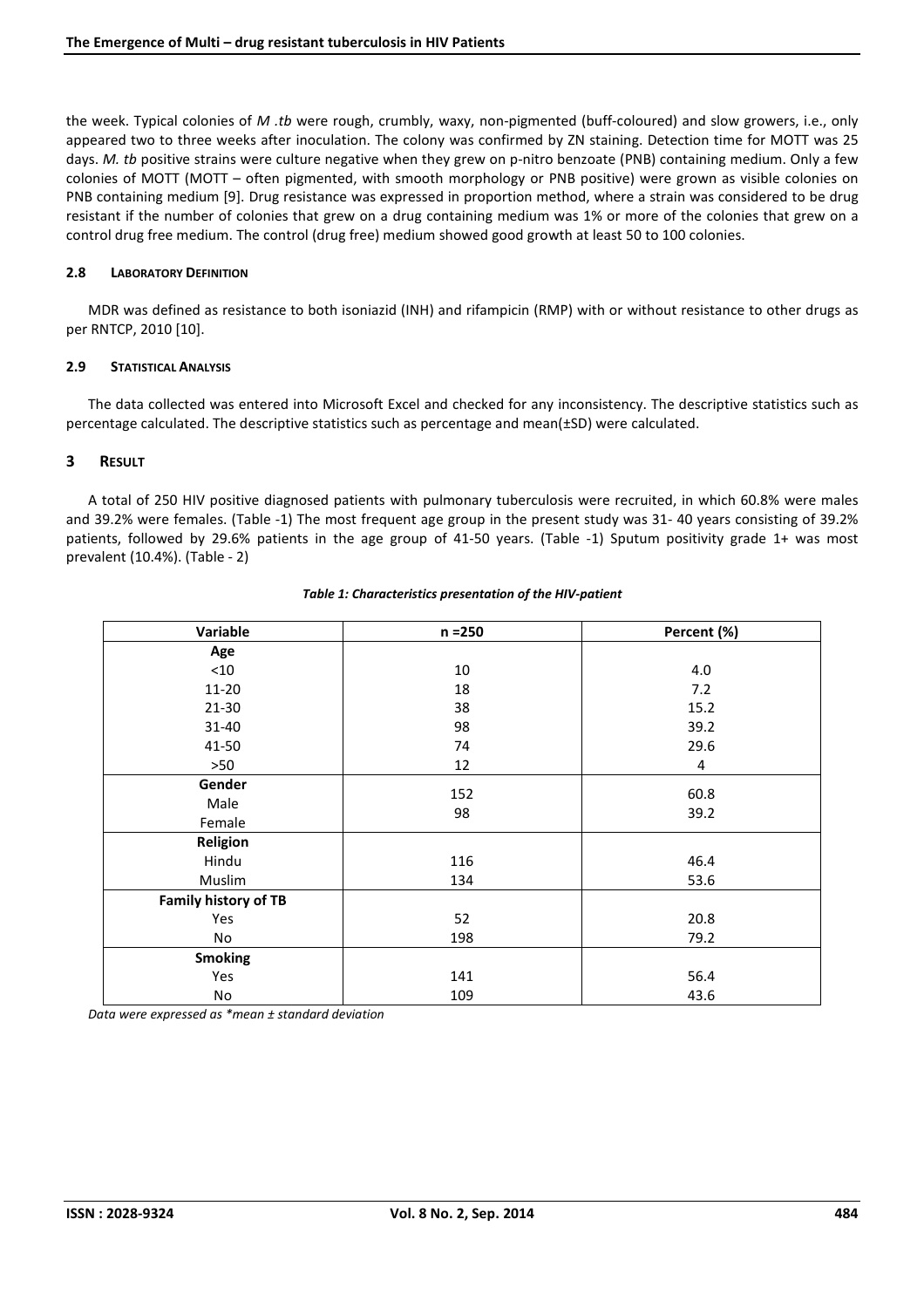#### *Table -2 AFB-smear findings from sputum samples*

| <b>Smear results</b> | No.<br>$(n=250)$ | Percent<br>(%) |
|----------------------|------------------|----------------|
| Positive             | 48               | 19.2           |
| 1+                   | 26               | 10.4           |
| 2+                   | 12               | 4.8            |
| 3+                   | 06               | 2.4            |
| Scanty               | 04               | 1.6            |
| Negative             | 202              | 80.8           |

During clinical assessment, most of the patients had persistent fever (99.9%), chronic cough (91.5%), weight loss (93.4%), and appetite loss (99.6%); other frequent symptoms were chest pain (58.8%), breathlessness (82.4%) and haemoptysis (38.6%).

Among 250 HIV positive cases 48 (19.2%) isolates were sputum smear positive for AFB. 54 (21.6 %) were culture positive, 5.6% were contaminated and 182 (72.8%) isolates indicated no growth of *Mycobacteria*. Among 21.6% culture positive isolates, 1.6% was MOTT. (Table 3)

|                        | No.       | Percent |
|------------------------|-----------|---------|
|                        | $(n=250)$ | (%)     |
| Total culture positive | 54        | 21.6    |
| Culture negative       | 182       | 72.8    |
| Contaminated           | 14        | 5.6     |
|                        | $n=54$    |         |
| <b>MOTT</b>            |           | 1.6     |
| M. tuberculosis        | 50        | 20      |

#### *Table- 3 Mycobacterium culture positivity in sputum*

Remaining 20% *M.tb* positive isolates were subjected to DST. (Table- 4) In the DST among 50 strains, 52% strains were sensitive to all four anti-tubercular drugs and 22% strains were resistant to one or more drugs. Highest resistance was found in INH (8%) either alone or in combination with other drugs. (Table 4 and 5) Among all cases, four most frequent drug resistance patterns of 22% strains of *M.tb* from mono drug, double drug, triple drug and quadruple drug resistance were 22%, 16%, 8% and 2% respectively. MDR was observed in 14% isolates. (Table 5)

#### *Table 4: Sensitivity pattern of M. tuberculosis to four anti-tuberculosis drugs in LJ medium by proportion method (n=50)*

|                   | No.      | Percent |
|-------------------|----------|---------|
|                   | $(n=50)$ | (%)     |
| Streptomycin      |          |         |
| Resistant         | 10       | 20%     |
| Sensitive         | 40       | 80%     |
| Isoniazid         |          |         |
| Resistant         | 13       | 26%     |
| Sensitive         | 37       | 74%     |
| Rifampicin        |          |         |
| Resistant         | 12       | 24%     |
| Sensitive         | 38       | 76%     |
| <b>Ethambutol</b> |          |         |
| Resistant         | 07       | 14%     |
| Sensitive         | 43       | 86%     |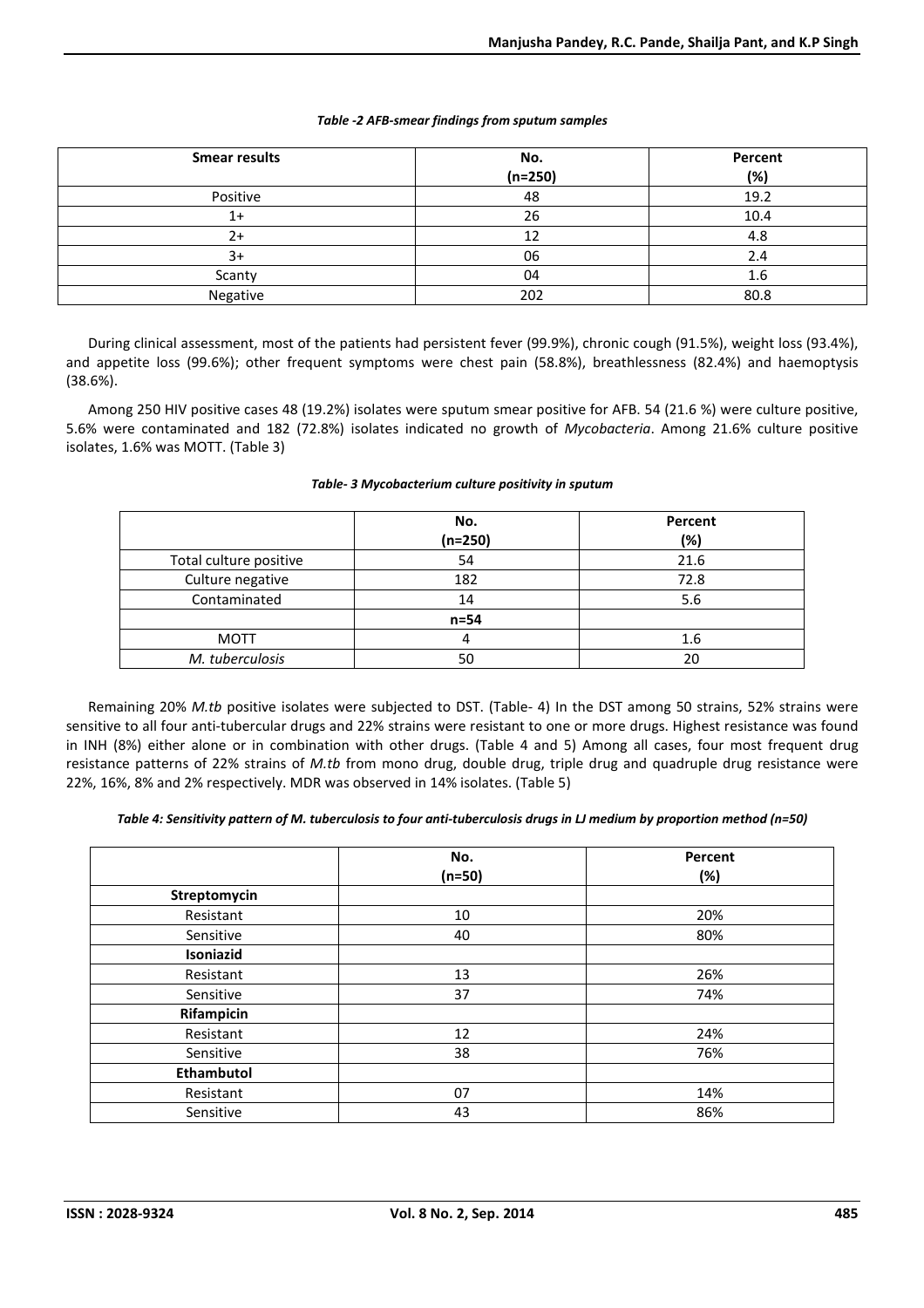| Drug-resistant<br>pattern | Name of Drug      | <b>Number of resistant</b><br>Strain (%) | <b>Total</b> |
|---------------------------|-------------------|------------------------------------------|--------------|
|                           |                   |                                          |              |
| Mono resistant            | Streptomycin (SM) | 3(6%)                                    | 11(22%)      |
|                           |                   |                                          |              |
|                           | Isoniazid (INH)   | 4 (8%)                                   |              |
|                           | Rifampicin (RMP)  | 2(4%)                                    |              |
|                           | Ethambutol (EMB)  | 2(4%)                                    |              |
| Double Resistant          | SM+INH            | 2(4%)                                    | 8 (16%)      |
|                           | INH+RMP           | 4 (8%)                                   |              |
|                           | RMP+EMB           | 1(2%)                                    |              |
|                           | SM+EMB            | 1(2%)                                    |              |
| <b>Triple Resistant</b>   | SM+RMP+EMB        | 1(2%)                                    | 4 (8%)       |
|                           | SM+INH+RMP        | 2(4%)                                    |              |
|                           | INH+RMP+EMB       | 1(2%)                                    |              |
| Quadruple drug            | SM+INH+RMP+EMB    | 1(2%)                                    | 1(2%)        |
| Resistance                |                   |                                          |              |
| <b>MDR</b>                |                   |                                          | 7(14%)       |

*Table 5: Resistance pattern of 50 drug resistant strains of M. tuberculosis to four anti-tuberculosis drugs*

*SM-Streptomycin, INH-Isoniazid, RMP-Rifampicin, , EMB-Ethambutol \*MDR: Multi-drug resistance: Resistance to both isoniazid and rifampicin with or without resistance to other drugs.* 

*Single resistant = mono resistant, More than one resistant = poly resistant* 

#### **4 DISCUSSION**

Emergence and spread of drug resistant *M.tb* is a serious threat to tuberculosis control programme because patients with drug-resistant bacilli respond less readily to therapy than those with sensitive bacilli, resulting in preferential spread of drug resistant bacilli in the community [11].

Swaminathan, *et al* [12] reported that HIV-positive patients resistance was found to INH (27%) and to RMP (18.9%), while MDR-TB was seen in 13.5% patients. This is about similar to our results where INH (26%), RMP (24%) and MDR –TB (14%).

Matthew et *al*, 2012 [13] determined TB prevalence including MDR-TB among a cohort of high risk patients. Among *M. tb* isolates from 47.2% were resistant to first line anti-TB drugs and 13.2% were MDR-TB.

Gupta et *al*, 2013 [14] reported the drug-resistance pattern of 21.3% strains of *M. tb* showed resistance to single, double, triple, and quadruple drugs were 5.9%, 10.7%, 2.4% and 2.4% respectively. MDR was observed in 4.7% isolates.

Prasad *et al*, 2012 [15] found the drug-susceptibility pattern in Category-II failure patients of pulmonary tuberculosis under Revised National Tuberculosis Control Programme (RNTCP) of India. Among 208 patients, culture was positive in 81.7% cases, negative in 8.1% cases and contaminated in 10% cases. Among 208(92.8%) patients, culture was positive in 81.7% cases, negative in 8.1% cases and contaminated in 10% cases. The drug sensitivity pattern of culture positive cases of Category-II failure patients revealed that, 58.2% had MDR tuberculosis and 40.5% were resistant but were non-MDR tuberculosis and 1.1% cases were sensitive to all first line anti-tuberculosis drugs.

The Tuberculosis Research Centre, Chennai [16] reported that primary resistance to INH was 15.0%, 11.8% to SM and 7.7% to both INH and SM; resistance to INH was reported varying by 3.2% in Pune and 32.9% in Kolar. The present study estimated that the levels of resistance to INH, RMP, SM and EMB were 18.3%, 4.7%, 10.1% and 10.7% respectively. A study among the primary ATT drugs showed that the highest resistance was seen in pyrazinamide (PZA) (4.6%), followed by 3.5%, 2.9%, 3% and 2.1% respectively in RMP, INH, EMB and SM which entirely differ from our results. The overall incidence of initial drug resistance was 1.7-9% and MDR was reported only in 1.6% cases. Another study revealed that the maximum overall resistance was seen in PZA (6.6%), followed by 5.8%, 5.8%, 4.5% and 4.3% in RMP, EMB, SM and INH respectively. Initial drug resistance to first line anti-tubercular drugs was found in 24.1% cases: single drug resistance in 21.3% and polydrug resistance in 2.8% cases. There was no case of MDR in this study.

Severine *et al*, 2003 [17] observed that a previous history of TB treatment was a risk factor associated with MDR TB in Haiti. However, an assessment of risk factors (sex, HIV positivity, previous treatment, and drug-resistance) showed that none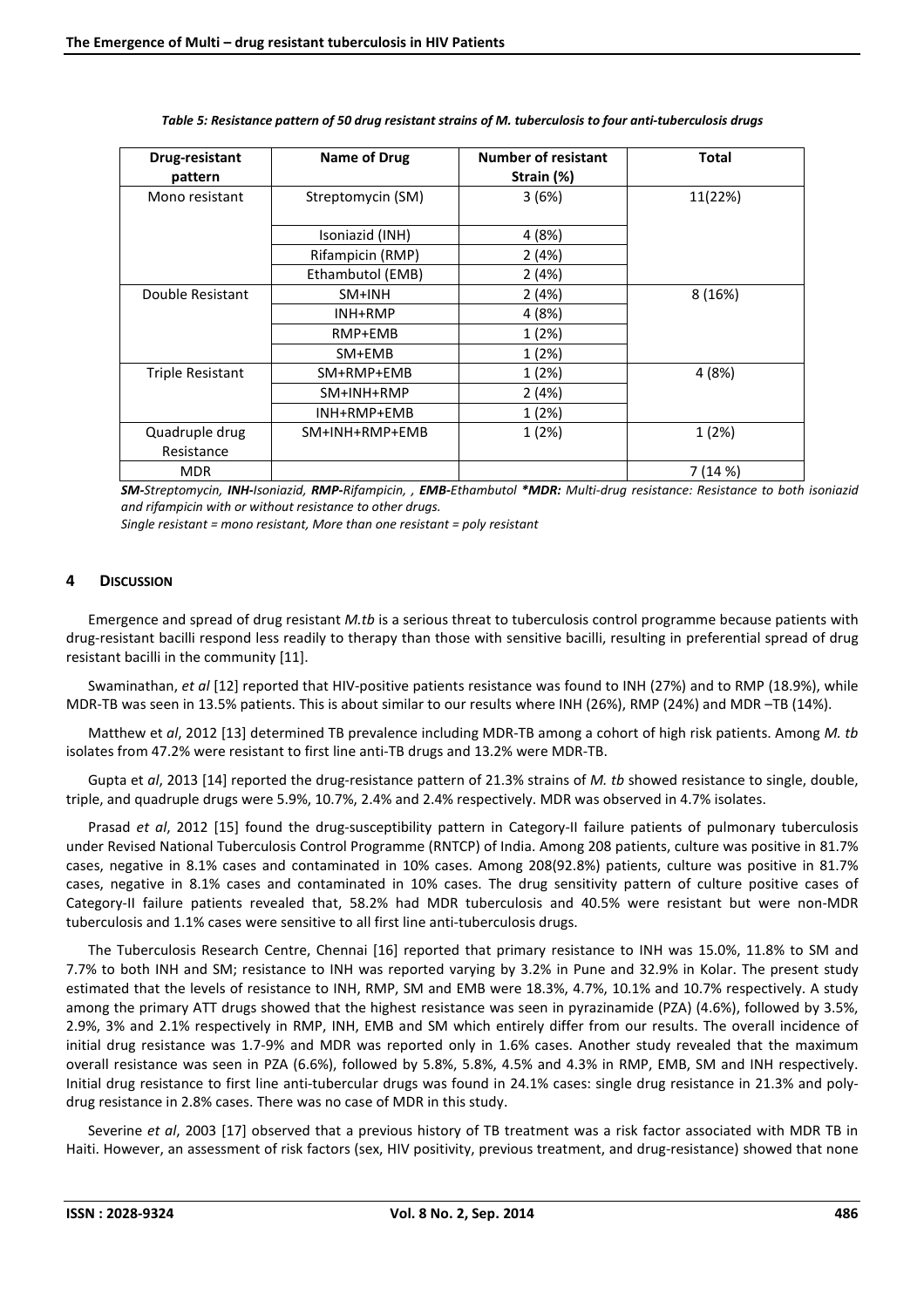was significantly associated with the active transmission of TB. Haji and Imran, 2011 [18] determined the resistance patterns of *M. tb* isolates among category I and II patients of pulmonary tuberculosis. The DST for INH, RMP, EMB, PZA and SM were performed. The DST showed drug-sensitive and drug-resistant isolates in 28.05% and 71.92% cases. The drug-resistant TB rates for individual drugs; INH, RMP, EMB, PZA and SM were 51.2%, 15.4%, 13.3%, 9%, and 3.8% respectively. The MDR-TB isolates were detected in 42.1% cases.

Aguiar *et al*., 2009 [19] analyzed 350 treatments, in which 62 were for patients with previous TB. HIV status was positive in 31.2% of cases. Resistance was found in 15.7% and MDR in 4.3% of cases. A study evaluated 54.6% were treatment failure cases and 45.4% were relapse cases, were culture-positive and 58.64% were resistant to one or more drugs [20]. Resistance to one drug was observed in 10.46%, two drug in 18.13%, three drug in 14.8% and to four drug in 15.21%. Single drug resistance was most commonly seen with INH 7.5%, followed by SM 1.4%, RMP 0.9% and EMB 0.4%. Resistance to INH with RMP alone was seen in 9.2% .

In a study of SRM Hospital and Research Centre of Kanchipuram District [21] found 12.1% patients were smear-positive for AFB. Among these 54.4% were positive for *Mycobacterium* species cultured on LJ medium. Out of 89.4% were *M. tb* and 10.5% were MOTT. 4.1% *M. tb* isolates were resistant to RMP, INH and EMB. All the three MDR - TB strains were isolated from pulmonary tuberculosis patients. Nagaraja *et al*., 2011 [22] assessed various resistance patterns among confirmed drugresistant pulmonary TB patients and MDR pattern was observed in 72%, in which 6.4% had resistance only to INH and RMP, 18.7% were resistant to INH, RMP, and either of the other first line drugs SM or EMB and 47.2% were resistant to all first line drugs. Poly drug-resistance pattern was observed in 23.3% and Mono drug resistance in 4.2%. Paramasivan CN, 1998 [23] observed the resistance to INH and RMP has been increase over the past four decades. It is reported in 2010 [24], 27 high MDR-TB burden countries, 2.3% MDR were estimated in new cases. In WHO, 2011 [25] 2.1% was reported (1.5–2.7%) of new TB cases with MDR-TB in India.

In the present study, a total of 250 diagnosed HIV-positive and sputum smear-positive for AFB in pulmonary tuberculosis patients were subjected to culture and drug sensitivity test. Among 250 isolates, 182(72.2%) isolates were culture negative and 54(21.6%) were positive. Of these 54 isolates, 50(20%) were *M. tb* and 4(1.6%) was MOTT. Out of 20.0% *M. tb* positive isolates, 45(90%) were resistant to at least one drug. Resistance pattern of 45(90%) strains of *M. tb* showing resistance to single, double, triple, and quadruple drugs were 11(22%), 8(16%), 4(8%) and 1(2%) respectively. MDR was observed in 7(14%) isolates.

# **5 CONCLUSION**

This study reveals a high rate of drug-resistance and MDR among the HIV positive co-infected pulmonary TB patients. HIVinfected TB patients should be given antiretroviral therapy in addition to the recommended treatment for TB. The testing of all HIV-positive patients for tuberculosis will help to identify the co-infected patients who need treatment for both infections. This require coordination and communication between the TB and AIDS control programs, in India.

# **ACKNOWLEDGEMENT**

We gratefully acknowledge Dr. K.P Singh Microbiology Department Medical University Lucknow, and Dr. R.C Pande of V.P.I.M.S, Lucknow, U.P. for their valuable support in sample collection and useful suggestions. We appreciate the efforts of the workers (Mr. Sudheer Awasthi, Mr. Santosh Kumar), the cooperation of the patients and the staff.

# **REFERENCES**

- [1] Helen McShane Co-infection with HIV and TB: double trouble, *Harrison* Clinic, Radcliffe Infirmary, Woodstock Road, Oxford OX2 6HE, UK.
- [2] WHO (2010) Global tuberculosis control report. Available http://www.who.int/tb/publication/global\_report/2010/en/index.html. 2010.
- [3] Edlin BR, Attoe LS, Grieco MH, Williams J, Schneider N, Gilligan M. Recognition and treatment of primary multidrugresistant tuberculosis (MDR-TB) in HIV-infected patients. In: Abstracts of the Ninth International Conference on AIDS/Fourth STD World Congress, Germany, pp. 6-11, 1993.
- [4] Global tuberculosis control: World Health Organization. WHO Report, 2011. Available at: www.who.int/tb/ publications/global\_report/2011.
- [5] Surya Kant, Anand K. Maurya, R. A. S. Kushwaha *et al*. Multi-drug resistant tuberculosis: An iatrogenic problem. *Bioscience Trends*; vol. 4 no.2, pp 48-55, 2010.